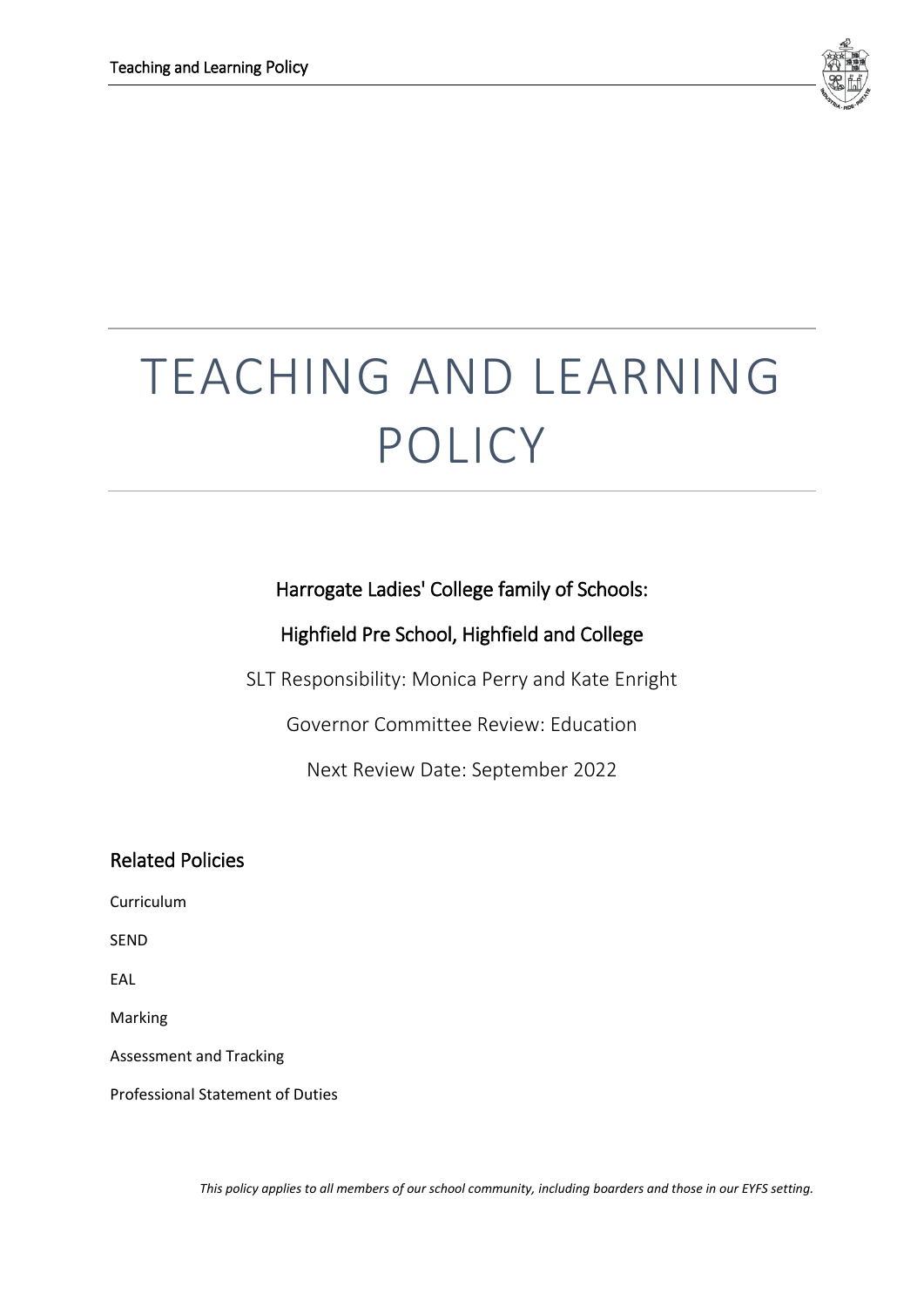

#### **Aims of Learning and Teaching**

Our aims at Harrogate Ladies' College and Highfield Pre School and Prep School are to maximise the learning opportunities for all pupils and to ensure the highest quality of teaching throughout the schools. We aim to encourage better teaching practice and continuous professional development among our staff; we want to ensure the highest quality of learning experiences, whilst reducing any obstacle to learning.

Class Teachers have a responsibility to monitor and evaluate learning and undertake some measure of self-evaluation to continue to develop professionally. It is the responsibility of the Head of Department and Subject Leader to monitor teaching and learning across their subject. Excellence in learning and teaching may be achieved in a range of ways, including professional conversations, discussions during departmental meetings, lesson observation and scrutiny of pupils' work. The Assistant Head, Teaching and Learning in College and Director of Teaching and Learning in Highfield have overall responsibility for the quality of teaching and learning across their phase.

Quality teaching is identified as including:

- Mastery of subject knowledge
- Effective planning with clear success criteria, differentiated to suit the needs and abilities of all pupils
- Development and challenge for more able and gifted and talented
- Effective use of lesson time
- High standards of behaviour
- Making effective use of classroom support, such as teaching assistants
- Making effective use of assessments and feedback to help pupils to progress (See Marking and Assessment and Tracking Policies).
- Effective use of homework (refer to Homework Policy for full details).
- Promoting equality, diversity and inclusivity.

Effective learning includes:

- Pupils gaining new knowledge and making sustained progress
- Pupils engaging in lessons and being willing to try new things
- Ability of pupils to apply their learning in different contexts
- Pupils working independently and with resilience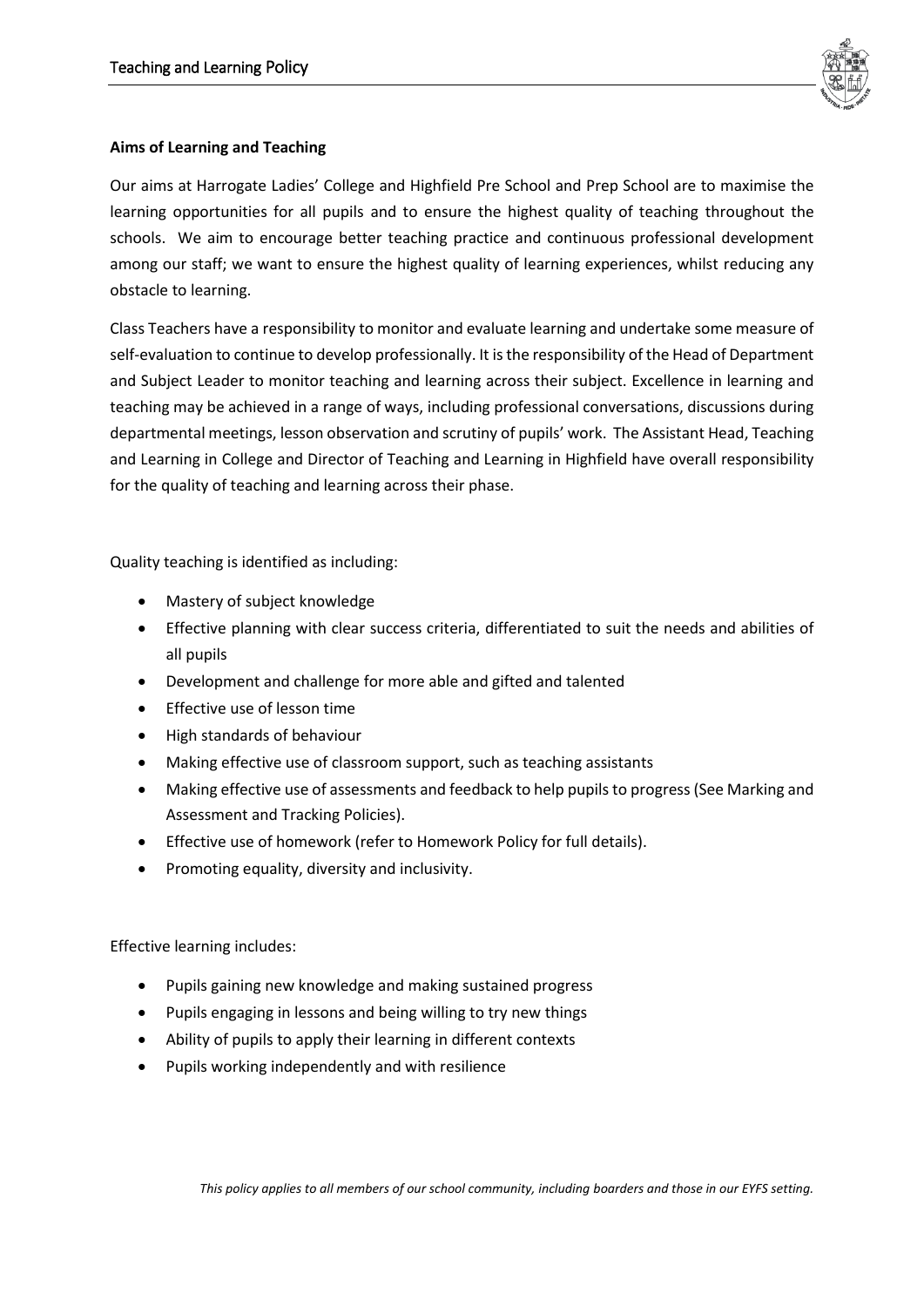

#### **Support for learning and teaching**

Staff are able to share good practice during weekly briefings, and the school is part of the Yorkshire Schools Alliance which gives access to subject-specific network meetings and a range of CPD opportunities. There is a budget for CPD and staff across the schools are encouraged to take advantages of the professional opportunities afforded them.

Within College, INSET days run along with after-school Twilights with a teaching and learning focus so that teaching staff are able to develop pedagogy and utilise current research-led techniques. The school intranet has a staff section dedicated to teaching and learning, containing current research, articles and training videos and staff are given time to use this during Twilights. Colleagues are able to observe peers and have coaching discussions to develop techniques. Each Head of Department has a member of the Senior Leadership Team as their link and meet regularly. Part of this meeting is to focus on teaching and learning in order to develop their departments further.

Colleagues in Highfield and the EYFS not only attend whole school INSET days but also benefit from training sessions specific to the needs of learners' in their Phase. They also attend weekly staff meetings where there are opportunities to share good practice and for professional development relevant to the school development plan. Working parties have been established to give teachers ownership of the improvements made to the curriculum. Class teachers also meet with Highfield Leadership Team (HLT) regularly to discuss pupil progress and how teachers can be best supported to meet the needs of the children in their class. Colleagues also have access to the L&T toolbox on Firefly.

#### **Teacher statement of duties – EYFS**

#### **1. Teaching and Learning**

#### 1.1. **Overarching principles**

Four guiding principles should shape the daily practice of EYFS Practitioners:

- every child is a **unique child**, who is constantly learning and can be resilient, capable, confident and self-assured;
- children learn to be strong and independent through **positive relationships**;
- children learn and develop well in **enabling environments**, in which their experiences respond to their individual needs and there is a strong partnership between practitioners and parents and/or carers; and
- **children develop and learn in different ways and at different rates**, including children with special educational needs and disabilities.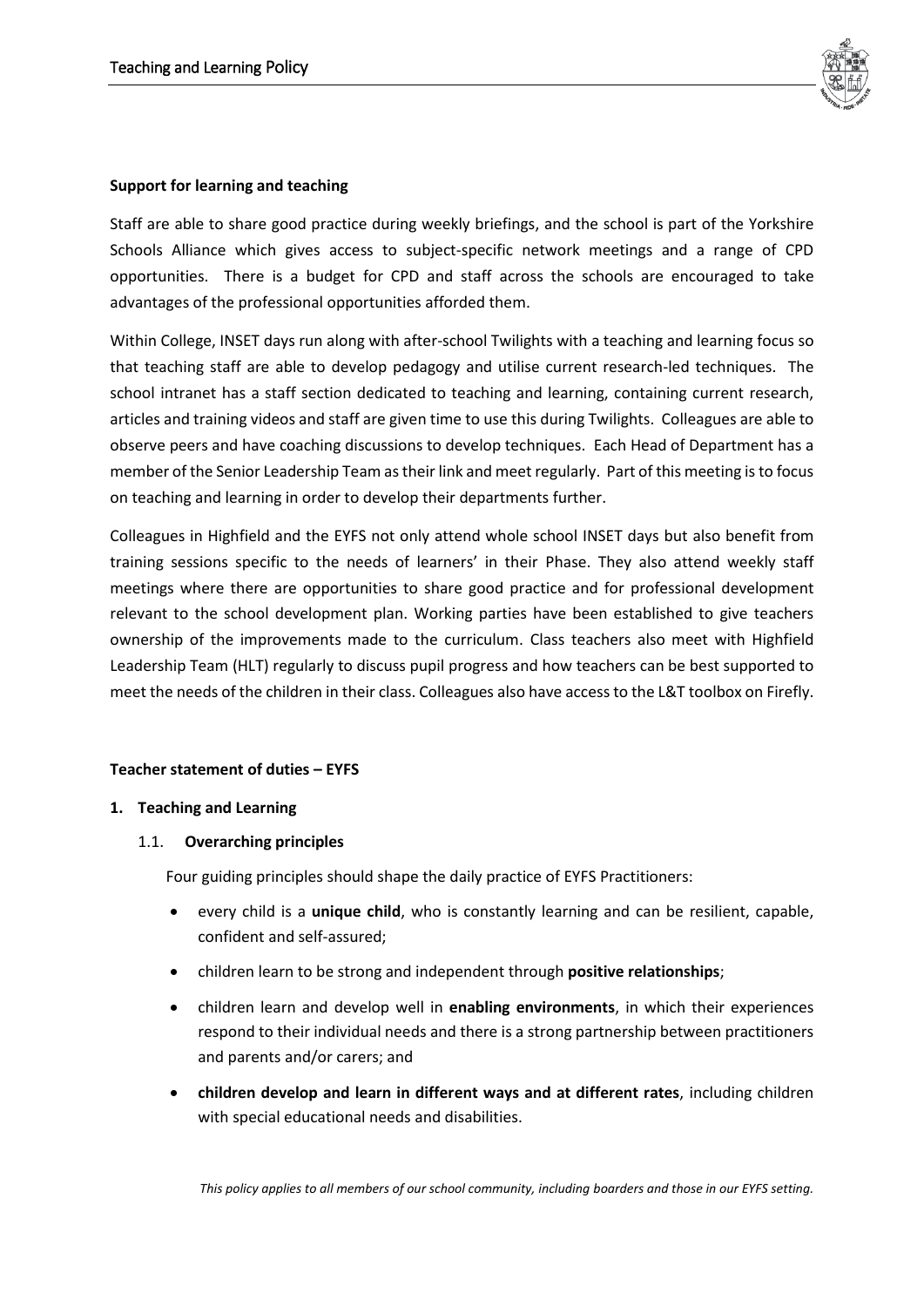

- 1.2. Practitioners must consider the individual needs, interests, and stage of development of each child in their care, and must use this information to plan a challenging and enjoyable experience for each child in all of the areas of learning and development.
- 1.3. The EYFS learning and development requirements comprise of seven areas of learning and development which lead to the Early Learning Goals:

Three prime areas

- Communication and Language
- Physical Development
- Personal, Social and Emotional Development

Four specific areas

- Literacy
- **Mathematics**
- Understanding the World
- Expressive arts and design
- 1.4. Practitioners working with the youngest children are expected to focus strongly on the three prime areas, which are the basis for successful learning in the other four specific areas. The three prime areas reflect the key skills and capacities all children need to develop and learn effectively, and become ready for school. It is expected that the balance will shift towards a more equal focus on all areas of learning as children grow in confidence and ability within the three prime areas.
- 1.5. Each area of learning and development must be implemented through planned, purposeful play and through a mix of adult-led and child-initiated activity. Play is essential for children's development, building their confidence as they learn to explore, to think about problems, and relate to others. Children learn by leading their own play, and by taking part in play which is guided by adults. There is an ongoing judgement to be made by practitioners about the balance between activities led by children, and activities led or guided by adults. Practitioners must respond to each child's emerging needs and interests, guiding their development through warm, positive interaction. As children grow older, and as their development allows, it is expected that the balance will gradually shift towards more activities led by adults, to help children prepare for more formal learning, ready for Year 1.
- 1.6. In planning and guiding children's activities, EYFS Practitioners must reflect on the different ways that children learn and reflect these in their practice. Three characteristics of effective teaching and learning are:
	- playing and exploring children investigate and experience things, and 'have a go';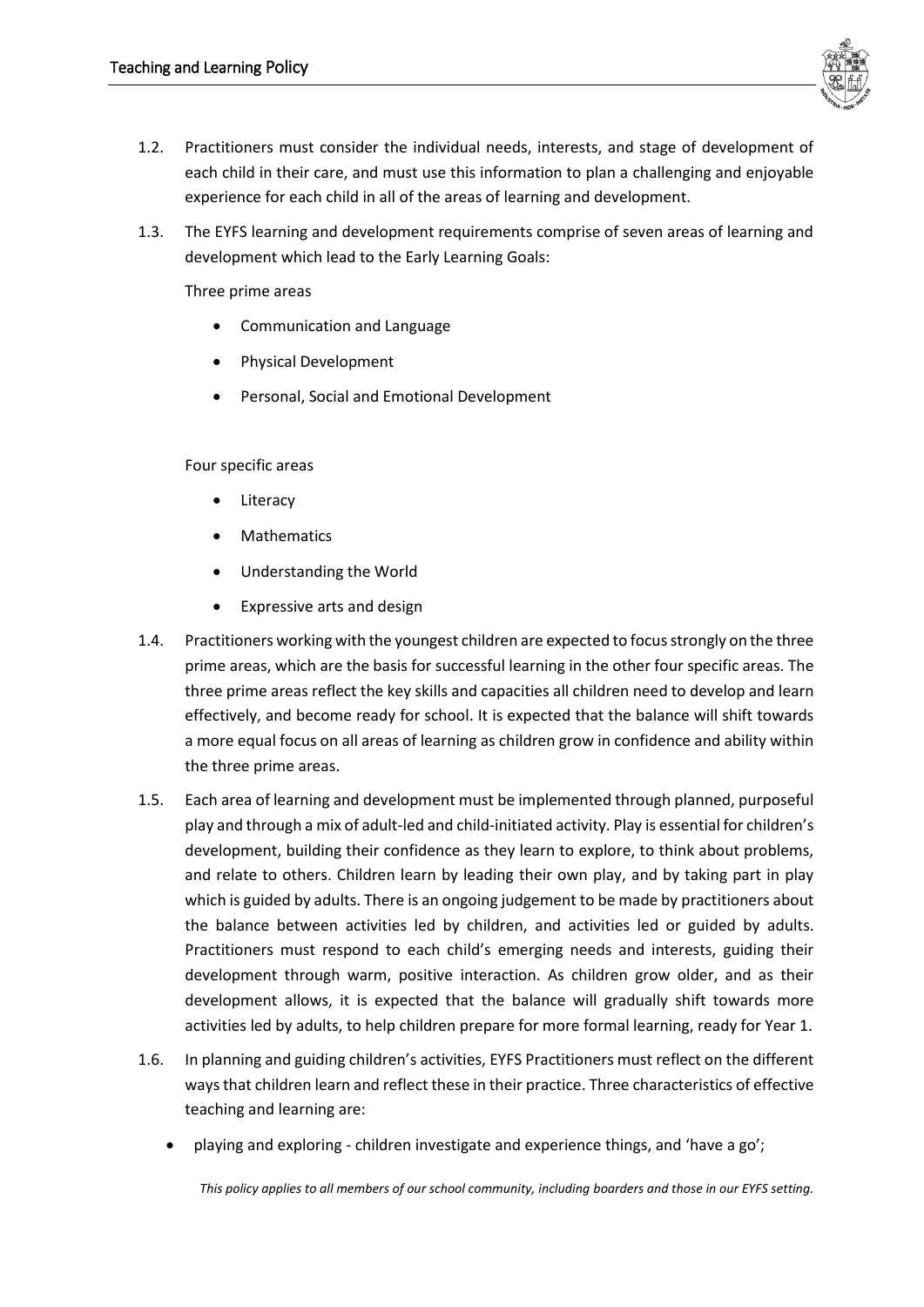

- active learning children concentrate and keep on trying if they encounter difficulties, and enjoy achievements; and
- creating and thinking critically children have and develop their own ideas, make links between ideas, and develop strategies for doing things.
- 1.7. EYFS Practitioners work in teams to plan and therefore must work closely with the other members of their direct teams to ensure the planning is detailed enough that another practitioner could enhance provisional areas and/or deliver a planned activity should this be required.
- 1.8. Planning must reflect the needs of all children, including those with Special Educational Needs, pupils who are gifted and talented and pupils whose first language is not English. The planning cycle must be clear including next steps for children's learning and development.
- 1.9. EYFS Practitioners at Highfield are required to work morning sessions (8.45am-12.15pm), afternoon sessions (1.00pm-4.30pm) or a combination of both as outlined in individual terms and conditions. Those staff working during the lunchtime session are required to work from 8.45am – 1.15pm or 12 noon – 4.30pm or a combination of both, as outlined in individual terms and conditions. All full time EYFS Practitioners are expected to be in school from 8:45am-4:30pm. Permission from the Deputy Head EYFS and KS1 should be sought for any occasion when a late arrival or early departure is required. If staff members are unwell and unable to come into school, then they should follow the School's Sickness Absence Policy.
- 1.10. EYFS Practitioners at Highfield and currently working with children in Foundation and Transition are also required to attend the weekly Staff Meeting (currently at 4.15pm on a Wednesday); part-time practitioners who do not work on a Wednesday, or who only work in the morning session on a Wednesday, are asked to return to school for the Staff meeting.
- 1.11. EYFS Practitioners are required to teach and oversee the children assigned to them, including the daily observations used to inform planning next steps for individual children. One and a half hours of non-contact time is given to each EYFS Practitioner to allow them to complete the Learning Journeys for the pupils in their care.
- 1.12. All teaching should take place within the Highfield and HLC site. Any off-site visits must be agreed by the Deputy Head EYFS and KS1 and Head of Highfield. Staff should be mindful of the staff/child ratios required to take children off site or when accessing other areas of the HLC campus.
- 1.13. Children should not be left unsupervised at any time.

#### **Teacher statement of duties – Highfield**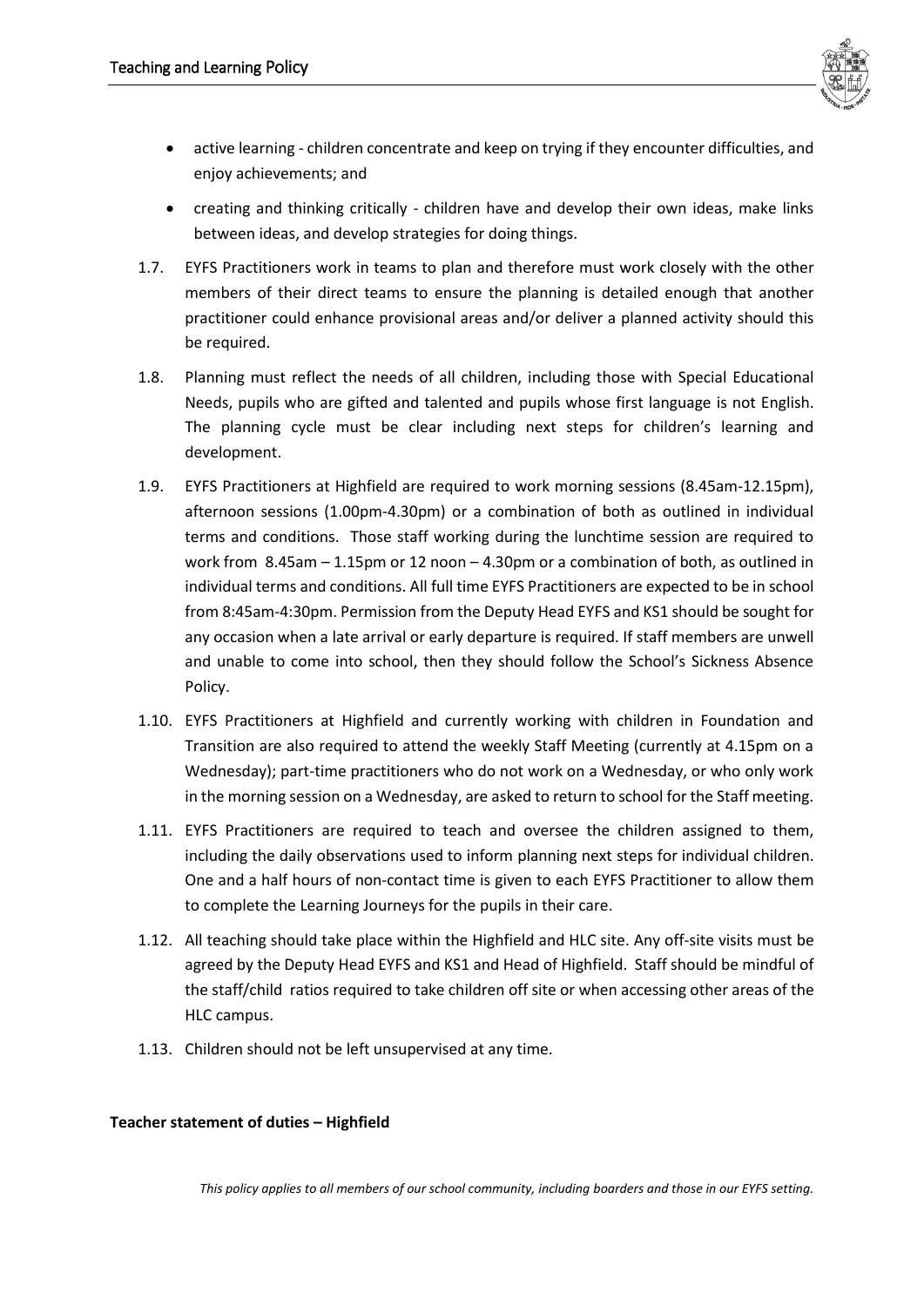

#### **1. Teaching and Learning**

- 1.1 All teachers are responsible for planning and preparing courses and lessons with accompanying lesson plans and work schemes. Teachers should work alongside other members of staff and year teams to ensure that schemes of work are detailed enough in order to allow a supply teacher to deliver the lessons if required. Schemes of work and lesson plans should meet the needs of all pupils including those with Special Educational Needs, pupils who are gifted and talented and pupils whose first language is not English.
- 1.2 A full-time teacher in Highfield Prep School will be required to teach a full timetable. Part-time teachers will be required to teach a proportion of the timetable, as agreed with the individual before the start of the academic year. A proportion of non-contact time will be allocated to reflect the age of pupils being taught and the method of teaching which is appropriate for the relevant age group.
- 1.3 All teachers are expected to teach the pupils assigned to them, including the setting and marking of work carried out by the pupil in school and elsewhere. The individual educational needs of each pupil should be addressed.
- 1.4 All teachers are required to assess their pupils (written and oral), and record and report on the development, progress and attainment of pupils, in each case having regard to the curriculum of the School and following the School's marking policy.
- 1.5 All teachers are expected to be in school from 8:15am-4:15pm. Requests to leave the School site during this time, or for an early departure from school at the end of the school day, should be made in advance to the relevant Deputy Head (KS1/KS2). If teachers are to be late to school, they should inform the relevant Deputy Head (KS1/KS2) before the start of the School Day. If teachers are unwell and unable to come into school, then they should follow the School's Sickness Absence Policy.
	- 1.6 All teaching should take place within the designated teaching areas within the School Buildings (exception for Games), or with permission to be outside. Pupils should not be left unsupervised at any time.

#### **Teacher statement of duties - College**

#### **1. Teaching and Learning:**

1.1 All teachers are responsible for planning and preparing courses and lessons with accompanying lesson plans and work schemes. Teachers should work alongside other members of staff in their departments to ensure that schemes of work are detailed enough in order to allow a supply teacher to deliver the lessons if required. Schemes of work and lesson plans should meet the needs of all pupils including those with Special Educational Needs, pupils who are gifted and talented and pupils whose first language is not English.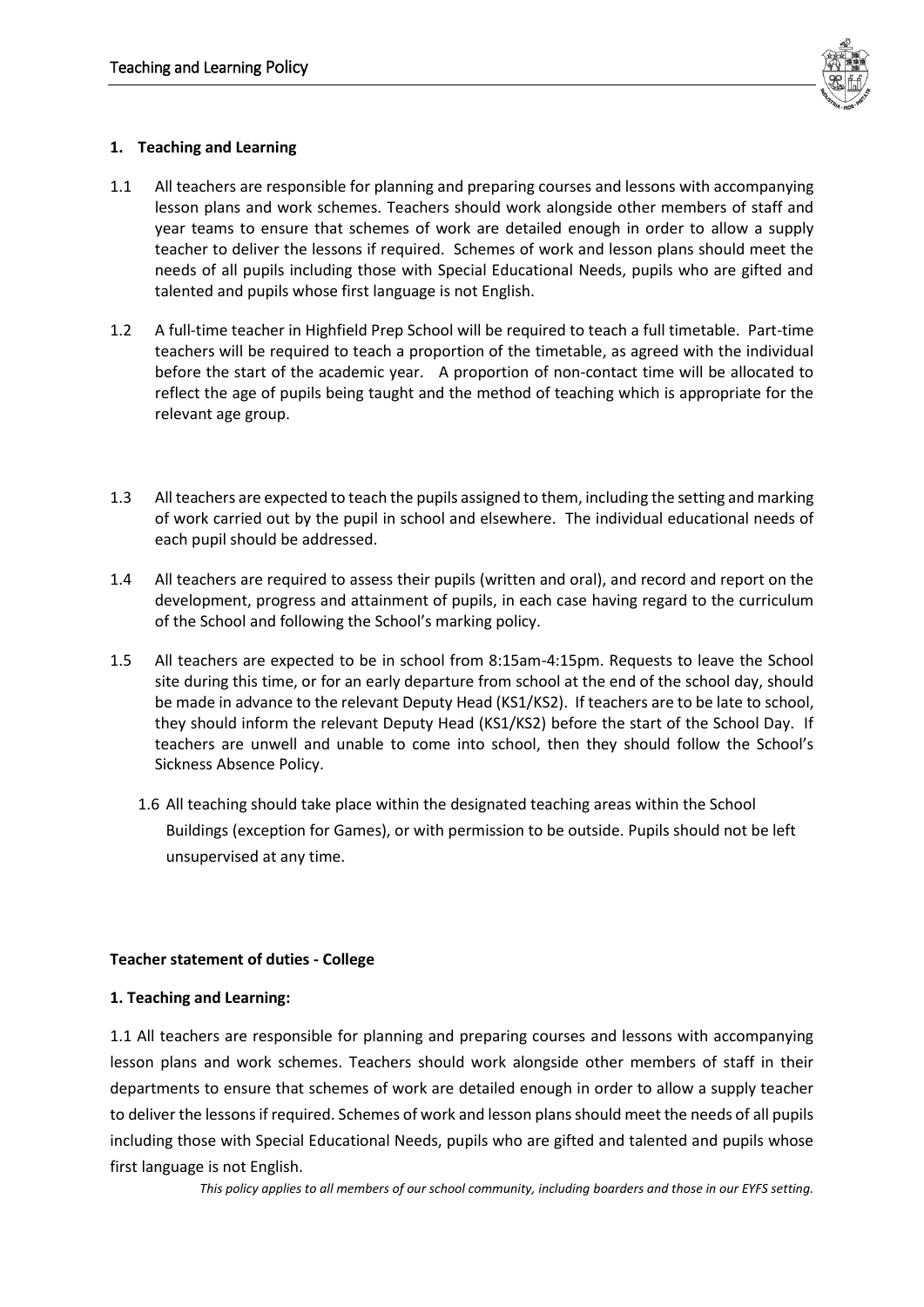

1.2 A full-time teacher will be required to teach 36 periods a week plus a Department Meeting. Parttime teachers will be required to teach a proportion of the timetable, as agreed with the individual before the start of the academic year; these periods may vary from year to year in response to the requirements of the timetable.

1.3 All teachers are expected to teach the pupils assigned to them, including the setting and marking of work carried out by the pupil in school and elsewhere. The individual educational needs of each pupil should be addressed.

1.4 All teachers are required to assess their pupils (written and oral), and record and report on the development, progress and attainment of pupils, in each case having regard to the curriculum of the School and following the School's Marking Policy. Teachers will be required to provide assessments and references relating to individual pupils and groups of pupils, for example, in the university application process.

1.5 All teachers are expected to be in school from 8:30am-4:30pm. Requests to leave the school site during this time, or for an early departure from school at the end of the school day, should be made in advance to the Senior Deputy. If teachers are to be late to school then they should inform the Senior Deputy before the start of the School Day. If teachers are unwell and unable to come into school then they should follow the School's Sickness Absence Policy. Statement of Duties College – Full and Parttime This policy applies to all members of our school community, including boarders and those in our EYFS setting.

1.6 All teaching should take place within the designated teaching areas within the School Buildings (exception for Games), or with permission to be outside. Pupils should not be left unsupervised, nor sent to work privately in prep sessions or studies during lesson times, unless prior permission has been sought from the Senior Deputy.

1.7 Teachers will receive an agreed non-contact time allowance. This is clearly defined in their individual terms and conditions.

#### **Thrive**

*" 'Thrive' – a healthy flourishing embedded in one's environment."*

*"Today, education has to be about learning to thrive in a transforming world."*

**Valerie Hannon and Amelia Peterson: Thrive: The Purpose of Schools in a Changing World, 2021**

**All teaching and learning in College is based on the principle of thriving in terms of pupils thriving in their future adult lives, thriving in their learning and teachers thriving in their roles.**

**Thrive in their futures**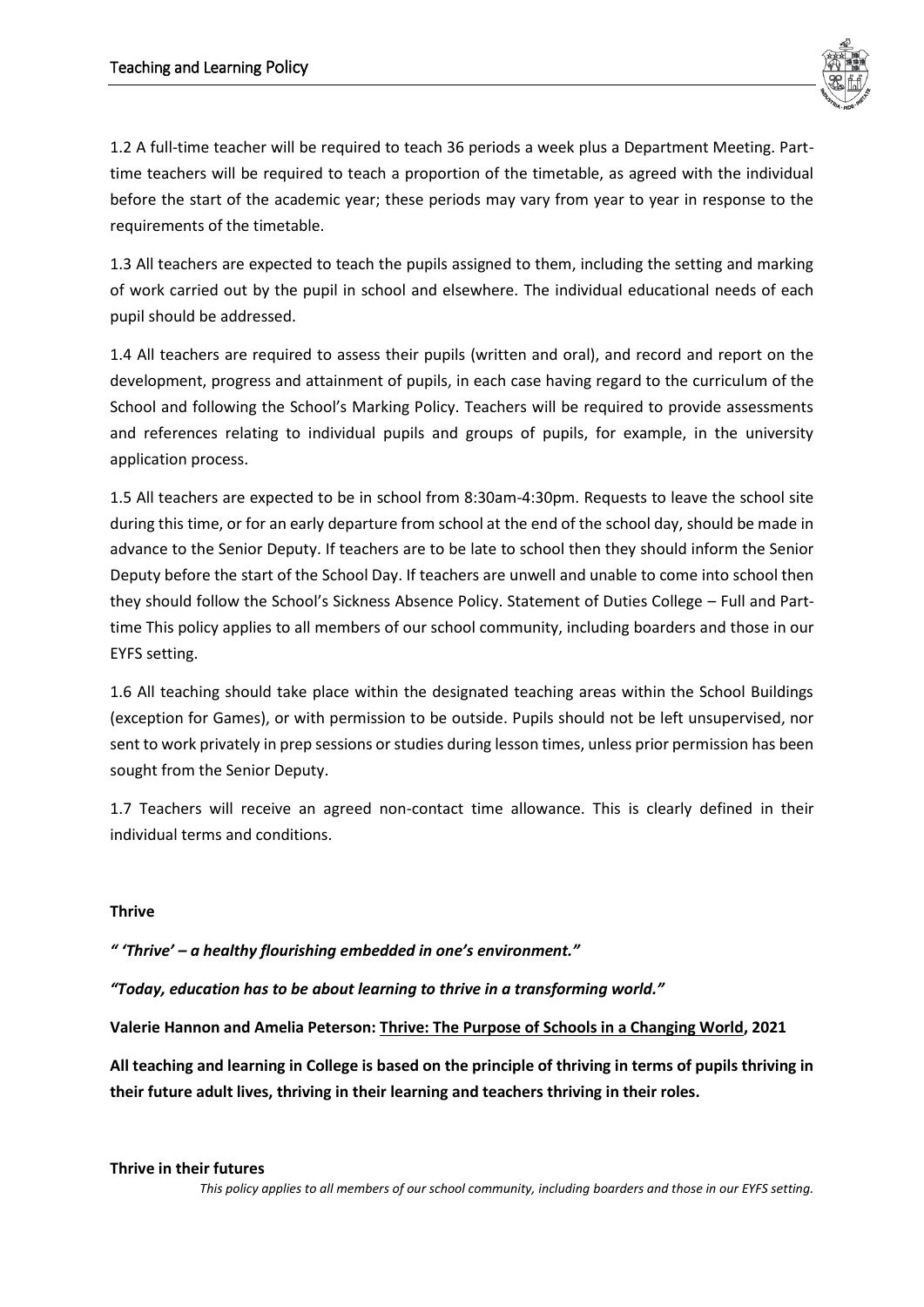

- Ensure content encapsulated diversity in the curriculum
- Ensure opportunities to develop future-focused skills, including, but not limited to, communication, collaboration, problem-solving, use of technology.

#### **Thrive in their learning**

- Set high expectations which inspire, motivate and challenge pupils
- Promote good progress and outcomes by pupils
- Adapt teaching to respond to the strengths and needs of all pupils, including SEND, EAL and G&T pupils
- Make accurate and productive use of assessment
- Manage behaviour effectively to ensure a good and safe learning environment
- Provide opportunities for scholars to progress in their specialism

#### **Thrive in their profession**

- Demonstrate good subject and curriculum knowledge
- Plan and teach well-structured lessons
- Fulfil wider professional responsibilities
- Utilise the CPD opportunities on offer through the Yorkshire Schools Alliance, external providers and internal INSET/Twilight training opportunities.
- Utilise the Thrive T&L Toolbox on Firefly.

#### **Monitoring of learning and teaching**

#### **Highfield (EYFS, Key Stage 1 and 2):**

At Highfield, we believe in achieving academic excellence through a commitment to individual attention and nurturing each child's full potential. We seek to ensure high-quality learning experiences that are motivating and meaningful for all children through an enriching and flexible learning environment informed by a broad and rounded curriculum. Highfield is committed to raising standards, establishing high expectations, and promoting high-quality and effective learning and teaching.

Fundamental to achieving academic excellence and ensuring high-quality, effective learning and teaching is our system of quality assurance that involves all members of the school community. Through a planned cycle of quality assurance activities, all aspects of learning and teaching are systematically and regularly reviewed.

Monitoring of learning and teaching is a means by which information is gathered. This is undertaken systematically across all areas of school through a range of activities. The effective use of monitoring helps to: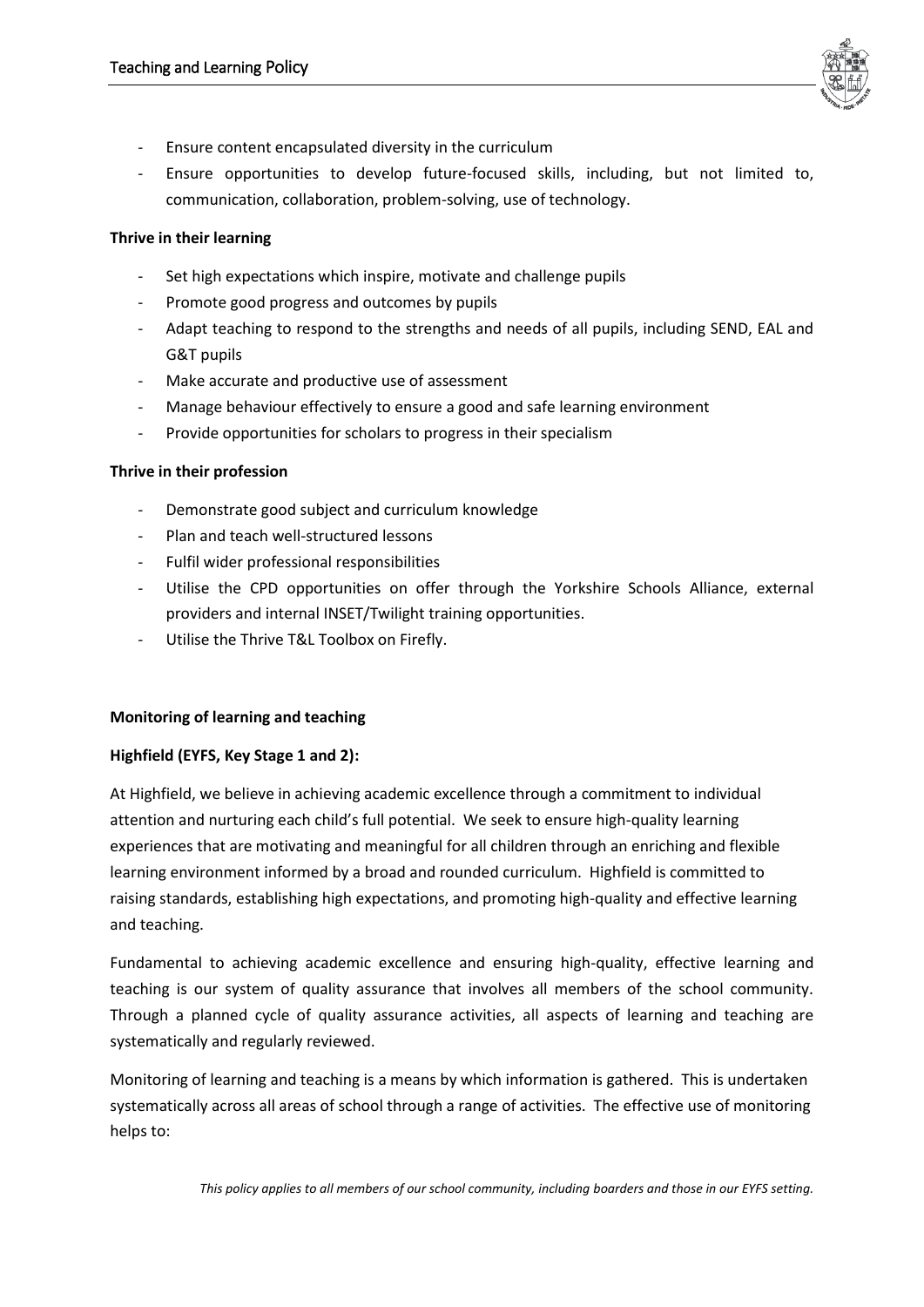

- Promote motivating, challenging and well-paced learning and teaching throughout the school that is well matched to learners' needs and interests
- Support the development of eager and active learners who are fully engaged, resilient, highly-motivated and interact well during activities
- Enhance the use of skilled questioning and engagement to promote curiosity
- Ensure that learners have opportunities to exercise choice, including appropriate use of digital technology, and develop increasing independence as they become more confident in their learning
- Reinforce the development of learners' metacognition and higher-order thinking, which is supported by use of cognitive feedback, including peer assessment and self-assessment
- Oversee the effective implementation of summative assessment to provide reliable evidence to report on progress
- Support the close observation of learners to ensure appropriate and well-timed interventions and future learning pathways
- Identify areas of strength and contribute to identification of professional development requirements

#### **Lesson observations, learning journeys and pupil progress meetings**

Lesson observations are carried out by HLT. Lesson Observations give an opportunity to monitor learning through discussions with children and observing their work and behaviour in class. Areas of strength are identified during observations with colleagues encouraged to share their good practice with others. Areas for development may also be identified and staff are supported to undertake CPD (observing others, attending courses and professional reading) in order to develop further. Both class teachers and teaching assistants have regular appraisals with HLT in order to ensure they are thriving professionally. (Appendices 1 and 2)

Learning Journeys are also undertaken to monitor the quality of learning and teaching throughout the school with a particular focus each time. Formative feedback will be given after each Learning Journey, as appropriate.

Deputy Heads and the Director of Teaching and Learning meet with staff each term to discuss pupil progress. This ensures that, not only are the needs of individual learners being met, but also that interventions used in the classroom are recorded and that children's progress is closely monitored as they move up the school. Again, staff have opportunities to share good practice identified during these meetings. Colleagues are also required to update interventions to the Pupil Progress Records and, in more detail if necessary, in the SEND Interventions Record.

#### **Book Scrutiny**

Subject Leaders, with the support of the Director of Teaching and Learning and the SENDco, undertake termly book scrutinies to ensure that colleagues at Highfield are following the Marking and Presentation policy when assessing children's work. This policy encourages a consistent approach for the children across the school, helping to maintain standards. General feedback is shared with colleagues at a follow up staff meeting where whole school areas for development can be identified and an action plan can be agreed.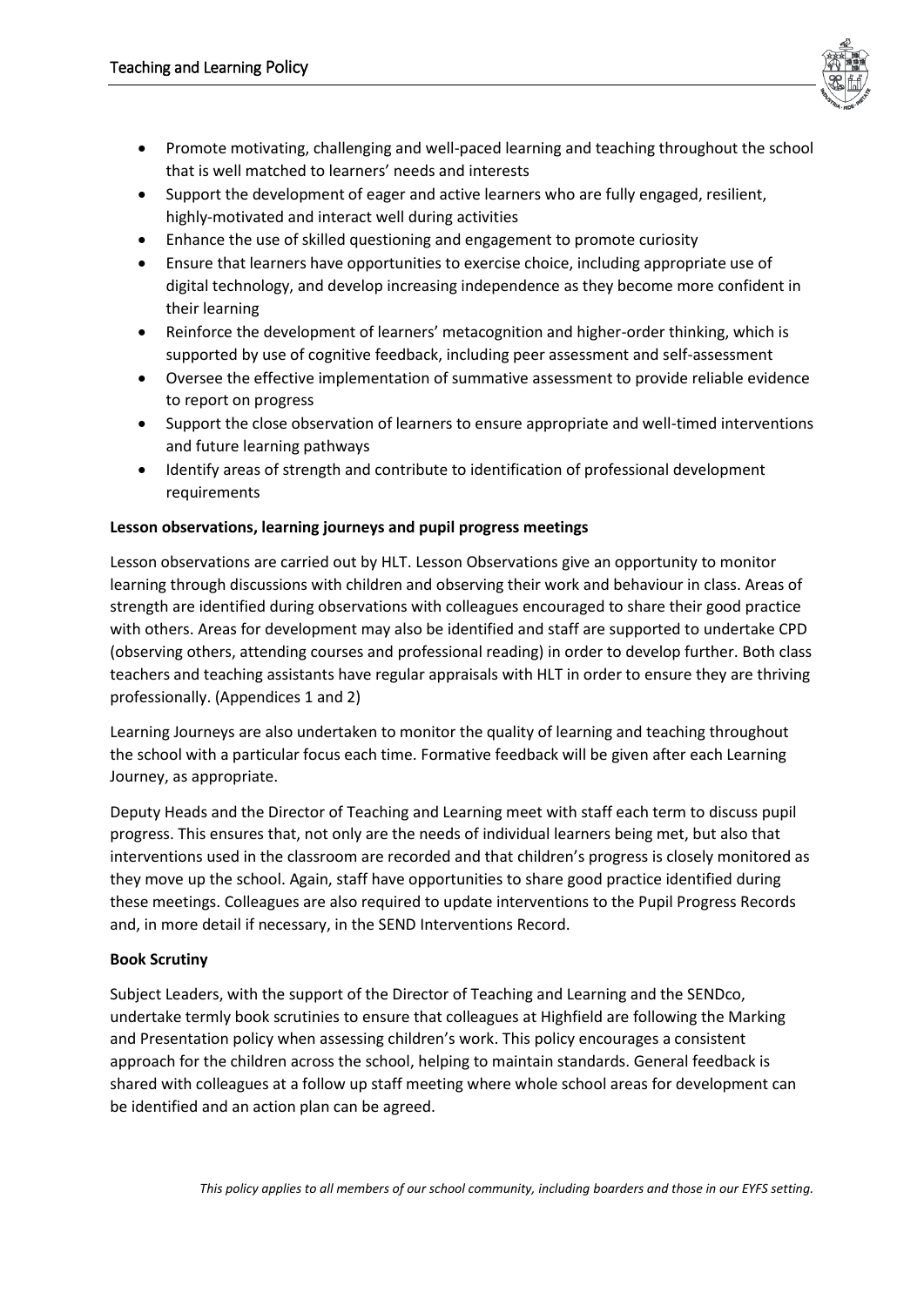

Learning Journals kept by colleagues in the EYFS are also regularly scrutinized by HLT in order to ensure that planning and monitoring are appropriately child-centred and that targets are being achieved by children as expected.

#### **Assessment**

Termly summative assessments are carried out in Maths, Reading and SPaG. These results are recorded and monitored by the Assessment Co-ordinator and HLT to ensure that progress is being made and that interventions can be put in place for any children not achieving as expected. A whole school approach has been established for writing targets and these are recorded by staff. Ongoing formative assessments are used by class teachers to ensure that children are acquiring skills, retaining knowledge and achieving understanding.

Staff in the EYFS keep detailed Learning Journals for the children in their care, ensuring that milestones and targets are being met as expected.

#### **School Improvement**

All of the information gathered from lesson observations, appraisals, book scrutinies, learning journeys and assessments is used to:

- Establish learning priorities for the whole school
- Ensure consistency and excellence throughout the school
- Build on and share good practice
- Help identify and ameliorate weaknesses in teaching practice or classroom discipline
- Establish priorities for professional development
- Have evidence readily available for inspection by outside agencies and to reassure governors and parents that Highfield continues to develop in a progressive and well informed manner.

#### **College:**

The aim of monitoring teaching and learning is twofold: to ensure progress in made by all pupils to the full extent of their ability and to ensure that teachers have the support and professional development they require to ensure this progress is made. College achieves excellent academic outcomes and, historically, residuals are positive when measured against Yellis and Allis scores. Due to the lack of underperformance issues, it is appropriate that the monitoring of teaching and learning has both a collegiate and formative focus. Where individual or departmental areas of underperformance should occur, there is provision in place through the HR manager, ELT links and wider SLT to provide individualised support.

#### **Lesson observations and learning walks**

Coaching groups across departments have been developed in order to support teachers to focus on learning problems faced by their pupils and make use of research-led techniques to overcome these problems. Teachers are able to learn about and practice a technique, collaboratively planning and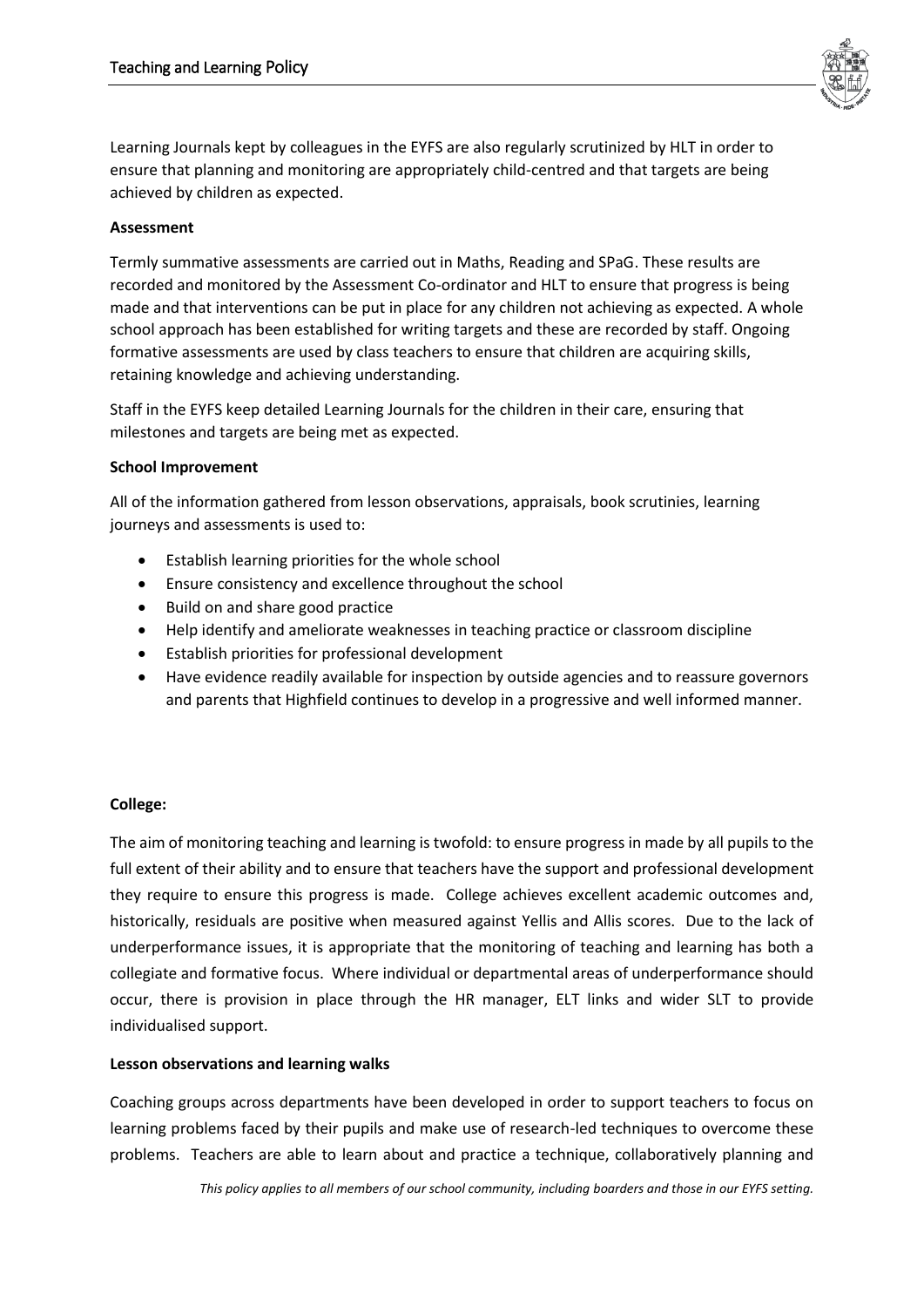

observing this technique in lessons to ensure practice is reflective. SLT also complete learning walks to monitor the quality of teaching and learning and this, along with formal appraisals, provides a formal assessment of the standard of teaching and learning. A learning walk can involve visiting a number of lessons for short observations, usually 10 minutes and will have a specific focus, such as progress of SEND pupils, progress of a year group, departmental. Teachers having a full single or double period lesson observation will be given summative and formative feedback. For learning walks there will be some formative feedback.

Please see appendix 1 for the coaching observation proforma.

Please see appendix 2 for the formal lesson observation form, measured against the Teacher Standards.

#### **Work Scrutiny**

Similarly, work scrutiny aims to monitor good progress being made and offer collegiate opportunities to further improve practice. Marking and feedback should be completed in line with the Marking and Feedback Policy but beyond this, there is no expectation that all staff mark in the same way. Departments have marking policies that should be consistently followed by teachers within the department. In order to monitor the effective use of marking and feedback, departments complete work scrutiny at three points throughout the academic year. Findings are then shared with the ELT link and actions are planned during this discussion.

Please see appendix 3 for the work scrutiny proforma.

#### **School improvement – how this data and evidence will be used**

To ensure the SLT knows where strengths and challenges are within the teaching staff, to share good practice, to identify patterns and trends for departments and individual teachers. Good practice will be shared during departmental meetings, Head of Department meetings, Twilights and INSETs. Individual support will be provided where necessary in line with HR policies and procedures. The focus of all monitoring is based around the two aims to ensure good progress and to support the professional development of teachers.

#### **Sources used in the writing of this policy:**

<https://www.gov.uk/government/publications/teachers-standards>

ISI lesson observation framework

<https://teacherhead.com/2017/05/21/10-questions-to-ask-about-work-scrutiny-and-book-looks/>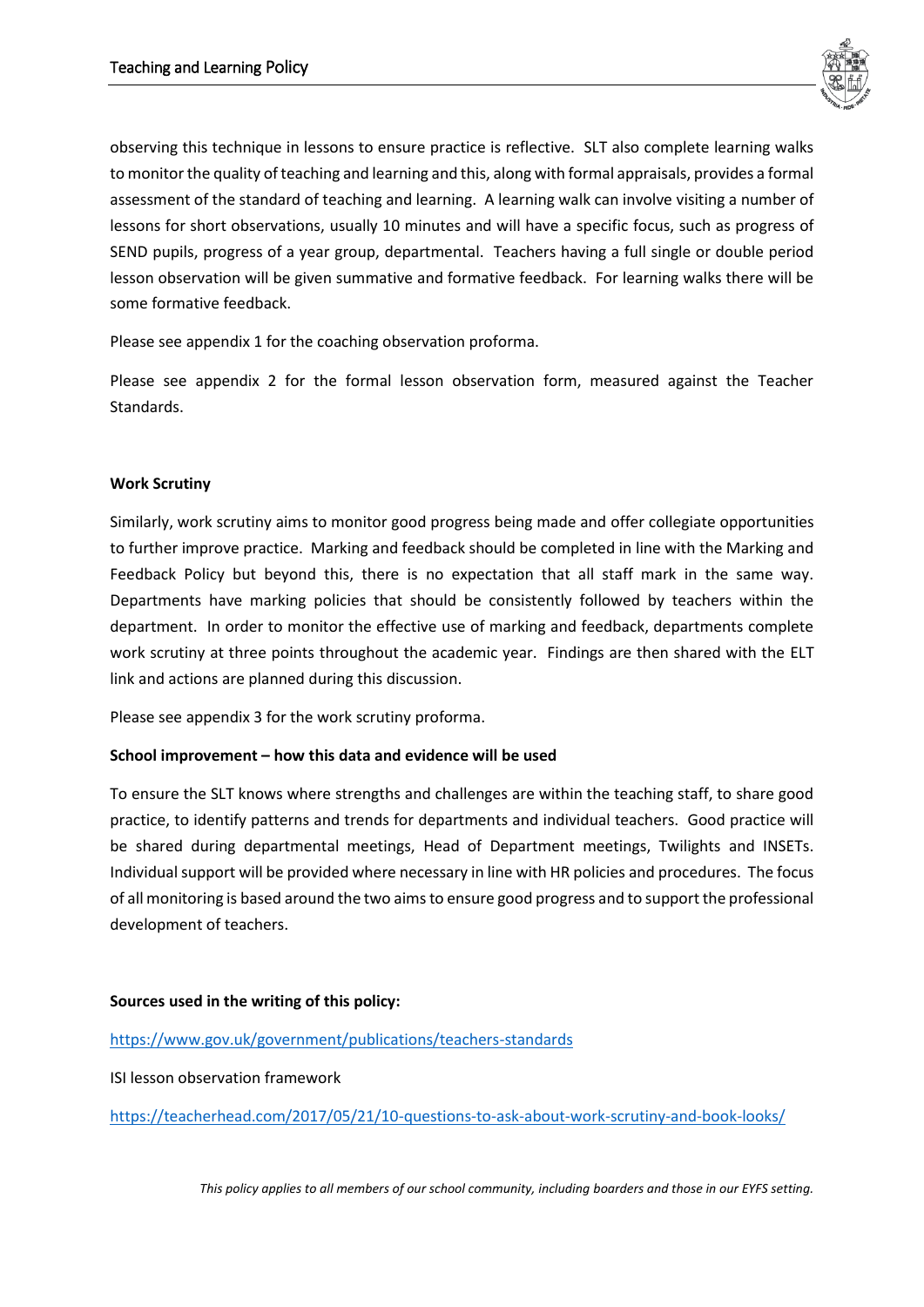# **Appendix 1 – Highfield Lesson Observation Proforma**



Independent School for Boys and Girls

**Lesson Observation Form** 

| <b>Teacher's Name</b> | Observer's Name              | Date    |
|-----------------------|------------------------------|---------|
|                       |                              |         |
|                       |                              |         |
|                       |                              |         |
| Year Group            | Set (if applicable)          | Subject |
|                       |                              |         |
|                       |                              |         |
|                       |                              |         |
|                       |                              |         |
|                       | Areas of strength            |         |
|                       |                              |         |
|                       |                              |         |
|                       |                              |         |
|                       | <b>Areas for development</b> |         |
|                       |                              |         |
|                       |                              |         |
|                       |                              |         |

Please use this grid to give specific details about the lesson that you have observed.

| <b>Pupil Learning and</b><br>Progress |  |
|---------------------------------------|--|
| Attitudes and<br>Behaviour            |  |
| Teaching                              |  |
| Assessment                            |  |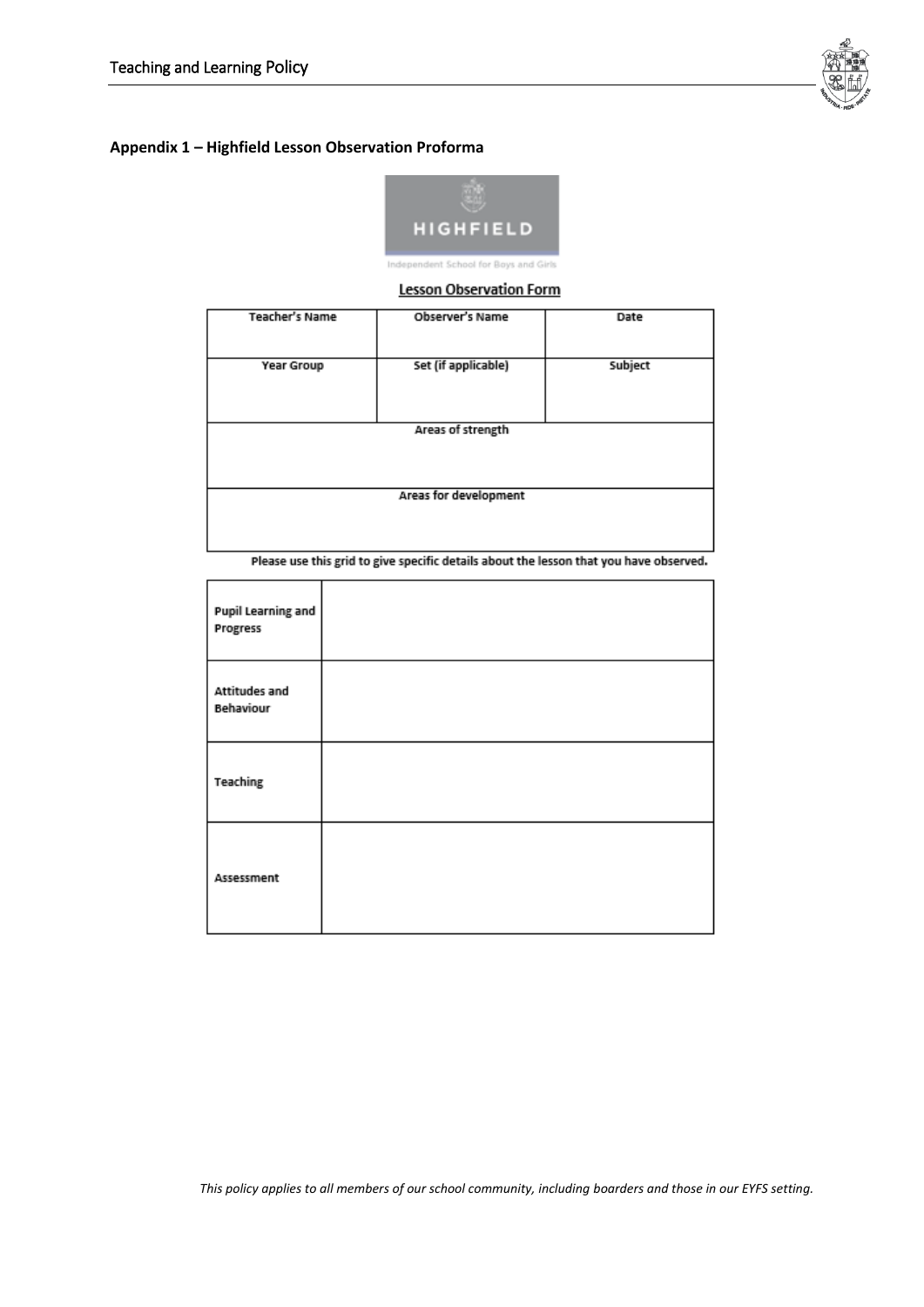

## **Appendix 1 – Highfield Lesson Observation Proforma pages 2 and 3**

|               |                                                | Outstanding (1)                                                                                                                           | <b>Good (2)</b>                                                                                                                            | Required improvement (3)                                                                                     | Importance exhibit (A)                                                                                                   |
|---------------|------------------------------------------------|-------------------------------------------------------------------------------------------------------------------------------------------|--------------------------------------------------------------------------------------------------------------------------------------------|--------------------------------------------------------------------------------------------------------------|--------------------------------------------------------------------------------------------------------------------------|
|               | Progress                                       | Rapid and sustained<br>for aimost all.                                                                                                    | Most ouglis, including<br>groups, and pupils with<br>D&SEN achieve well over<br>time.                                                      | Progress is broadly in line with<br>national from similar starting<br>points.                                | Some, or all pupils are making<br>inadequate progress.                                                                   |
| <b>Fupils</b> | Learning                                       | Publis learn<br>exceptionally well.                                                                                                       | Pupils learn well.                                                                                                                         | Pupils' learning is satisfactory.                                                                            | Learning limited: pupils<br>underachieve                                                                                 |
|               | Attitudes                                      | (Very) high levels of<br>engagement, interest,<br>resilience, confidence.<br>independence.<br>courtesy, collaboration<br>and cocceration. | Most ouplis are motivated<br>to participate.<br>They are resilent.<br>confident, independent,<br>considerate, respectful<br>and courteous. | Most oughs want to work hard<br>and to improve. They work co-<br>coeratively.                                | Pupils, or specific groups (igs.<br>D&SEN), are not excited.<br>enthused or engaged by the<br>teaching.                  |
|               | Cormers                                        |                                                                                                                                           |                                                                                                                                            |                                                                                                              |                                                                                                                          |
|               | Discurriton to<br>learning                     | Lesson renoneds<br>without interruption.                                                                                                  | Disruption to lesson is<br>unusual.                                                                                                        | Major disruption is uncommen:<br>there may be occasional low-<br>level disruption, but it is not<br>endemic. | Persistent low-level disruption<br>occurs 'more than occasionally'.<br>It hinders learning. The lesson<br>is disorderly. |
| Behaviour     | Pupils <sup>®</sup><br>response                | Publis 'make every<br>effort' to ensure that<br>others learn and<br>thrive. There is an<br>atmosphere of respect<br>and dignity.          | Publis respond very well to<br>the teacher's behaviour<br>systems. They consistently<br>meet the teacher's<br>expectations.                | Pupils respond promptly to the<br>teacher's directions. Nearly all<br>students are engaged in<br>learning.   | Some or all pupils are not<br>engaged by the teaching.                                                                   |
| atthudes and  | Behaviour<br>management                        | Behaviour<br>management is<br>systematic and<br>consistently applied.                                                                     | Behaviour management<br>strategies are applied<br>consistently.                                                                            | Clear procedures for managing<br>behaviour: usually applied, but<br>not always consistently.                 | Procedures for managing<br>behaviour are not clear or are<br>not used consistently.                                      |
|               | 3afety                                         | Pupils understand<br>unsafe situations and<br>are highly gware how:<br>to keep themselves.<br>and others safe.                            | Pupils understand unsafe<br>situations and how to stay<br>cofie                                                                            | Ps know the main risks they face<br>and understand how these may<br>threaten their own/others' safety.       | Pupils do not understand risk<br>and may endanger themselves<br>or others.                                               |
|               |                                                |                                                                                                                                           |                                                                                                                                            |                                                                                                              |                                                                                                                          |
| Comments      | <b>Subject</b><br>knowledge &                  | Excellent                                                                                                                                 | Well-developed                                                                                                                             | Service                                                                                                      | Limited.                                                                                                                 |
|               | understanding                                  | Ask to:                                                                                                                                   | Effective'                                                                                                                                 |                                                                                                              |                                                                                                                          |
|               | Planning                                       | Time is used very well.                                                                                                                   | Time is used well.                                                                                                                         | Adequate.<br>Lible time is wasted.                                                                           | Planning fails to take a/c of<br>needs<br>Time is wasted by some or all                                                  |
|               | Use of time<br>Challenge and<br>match to needs | Tasks are challenging:<br>match pupils needs<br>accurately.                                                                               | Tasks are challenging:<br>match most pupils' needs.                                                                                        | individual needs are 'usually'<br>mont                                                                       | <b>pupils</b><br>Challenge is inappropriate for<br>some or all pupils.                                                   |
|               | <b>Addvities</b>                               | Well-judged and often<br>imaginative.                                                                                                     | 'Effective'.                                                                                                                               | Mostly appropriate, but do not<br>meet all needs.                                                            | pupils' needs.                                                                                                           |
| eaching       | Expectations                                   | Consistently high<br>of all pupils.                                                                                                       | High.                                                                                                                                      | Sufficient for satisfactory<br>progress                                                                      | Not high enough.                                                                                                         |
|               | <b>Inferventions</b>                           | Sharply focused and<br>timely. Match<br>individual needs<br>accurately. 'Notable<br>impact <sup>*</sup>                                   | Accrooriate', Good Impact<br>on learning.                                                                                                  | Additional support is deployed<br>carefully.                                                                 | Not sufficiently well matched to<br>Additional support has little/no<br>impact on learning; gaps are not<br>namowing.    |
|               | <b>Skills such as</b><br>amac<br>Comments      | Exceptional Every<br>opportunity taken to<br>develop 'crucial' skills.                                                                    | Very effective. A range of<br>skills is taught.                                                                                            | Same support for skills, but<br>provided inconsistently.                                                     | Puolis cannot use skills as well<br>as they should.                                                                      |
|               |                                                |                                                                                                                                           |                                                                                                                                            |                                                                                                              |                                                                                                                          |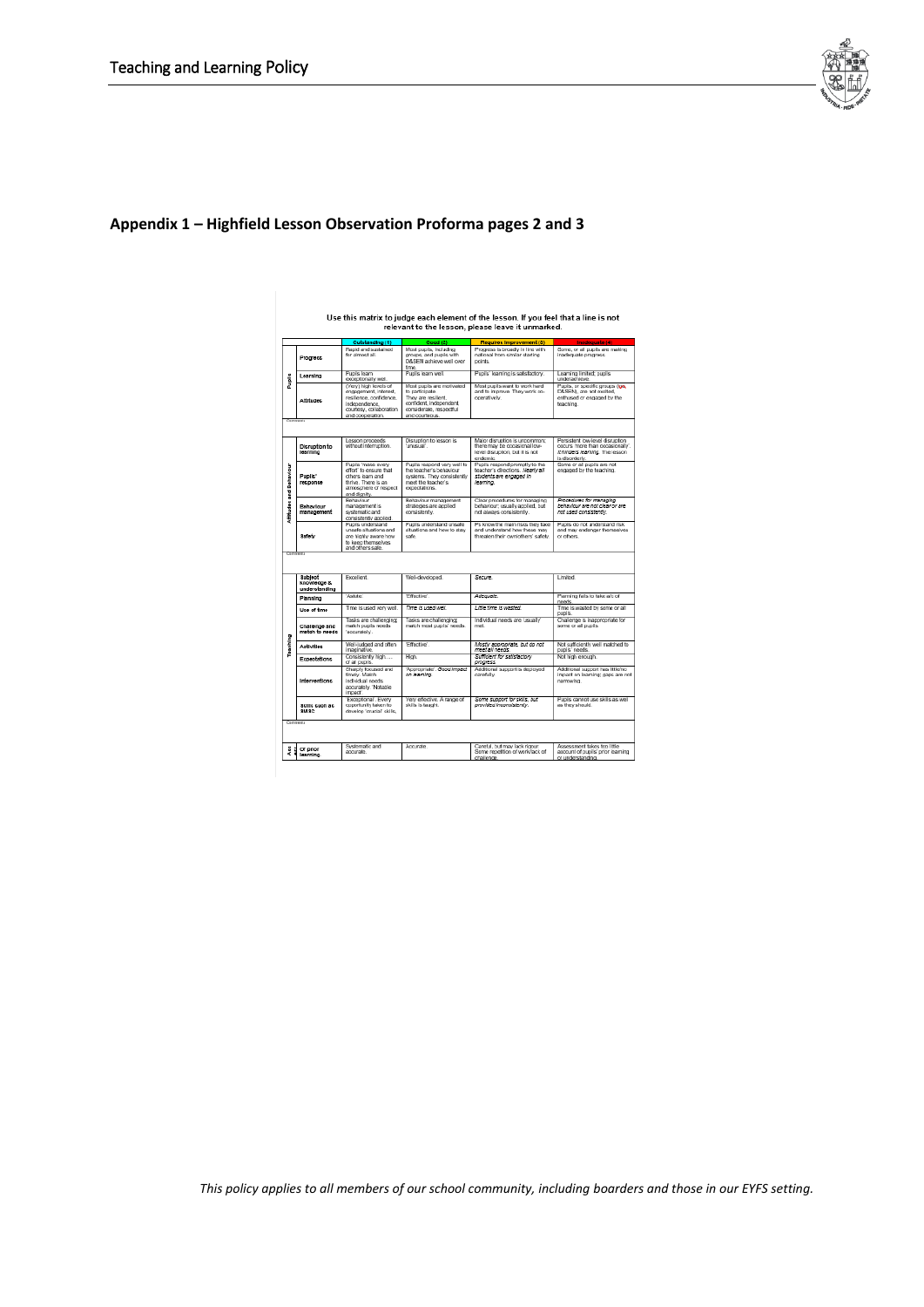# **Appendix 2 – Highfield Teaching Assistant Observation Proforma**

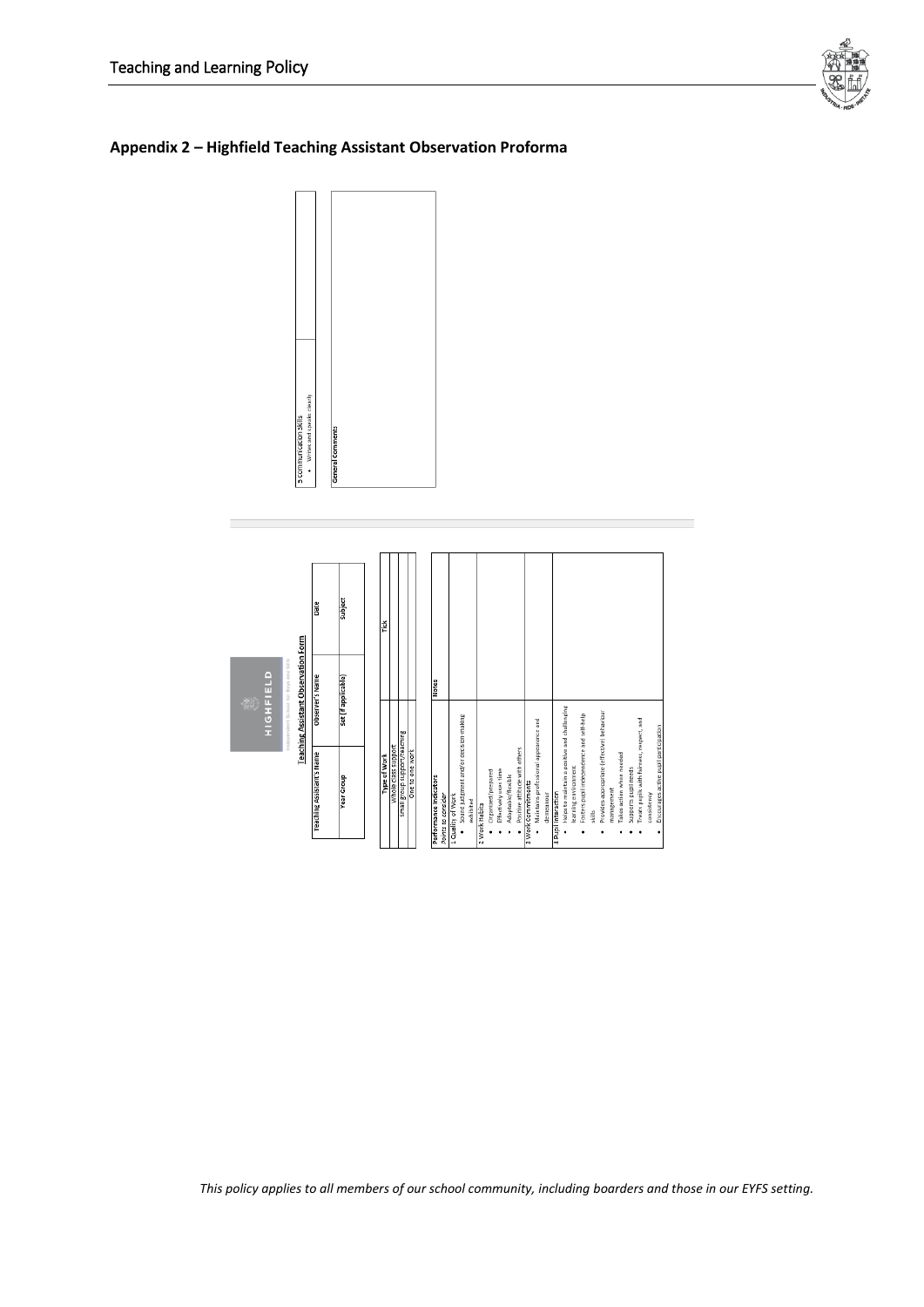

### **Appendix 1 – College Coaching Proforma**

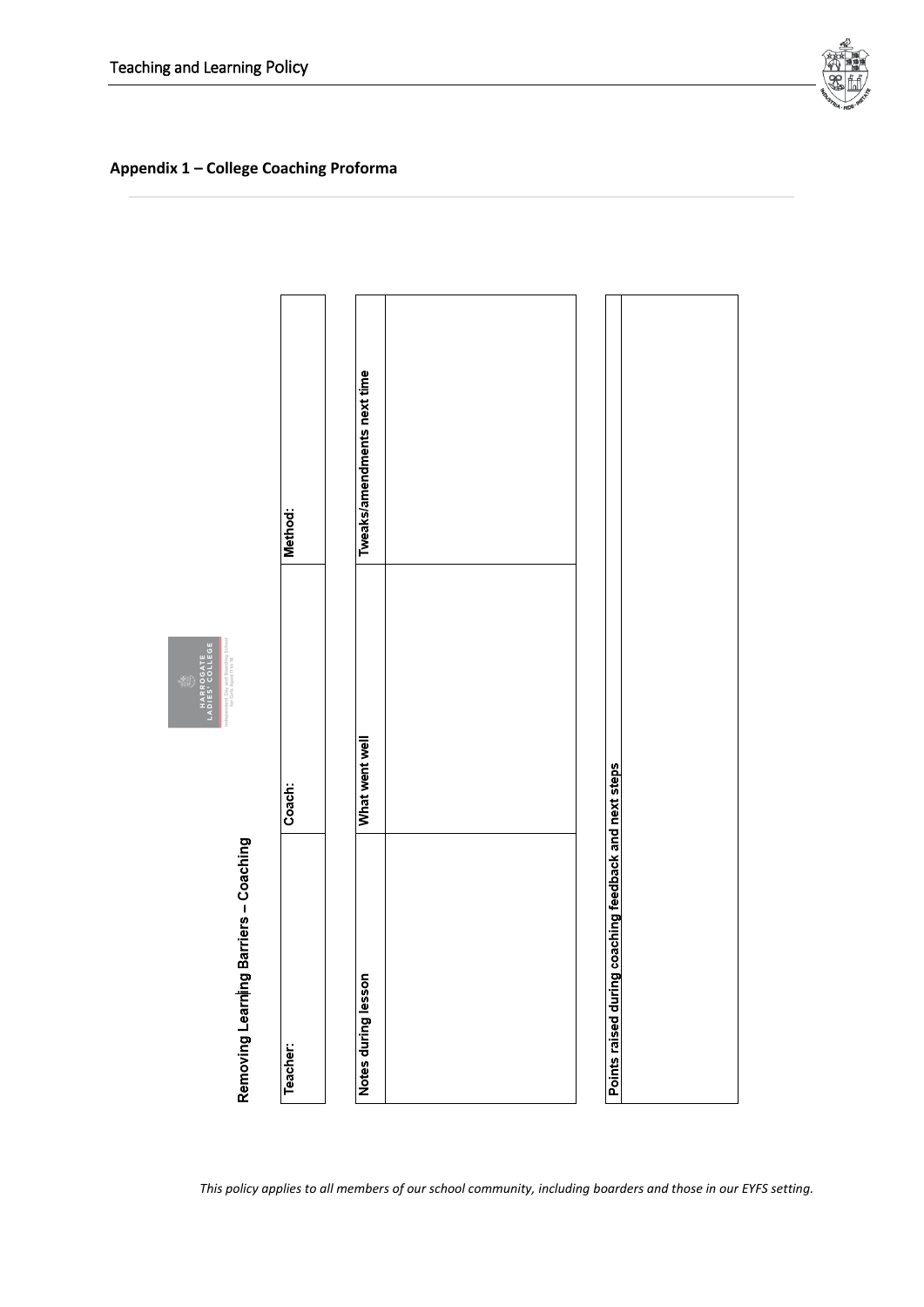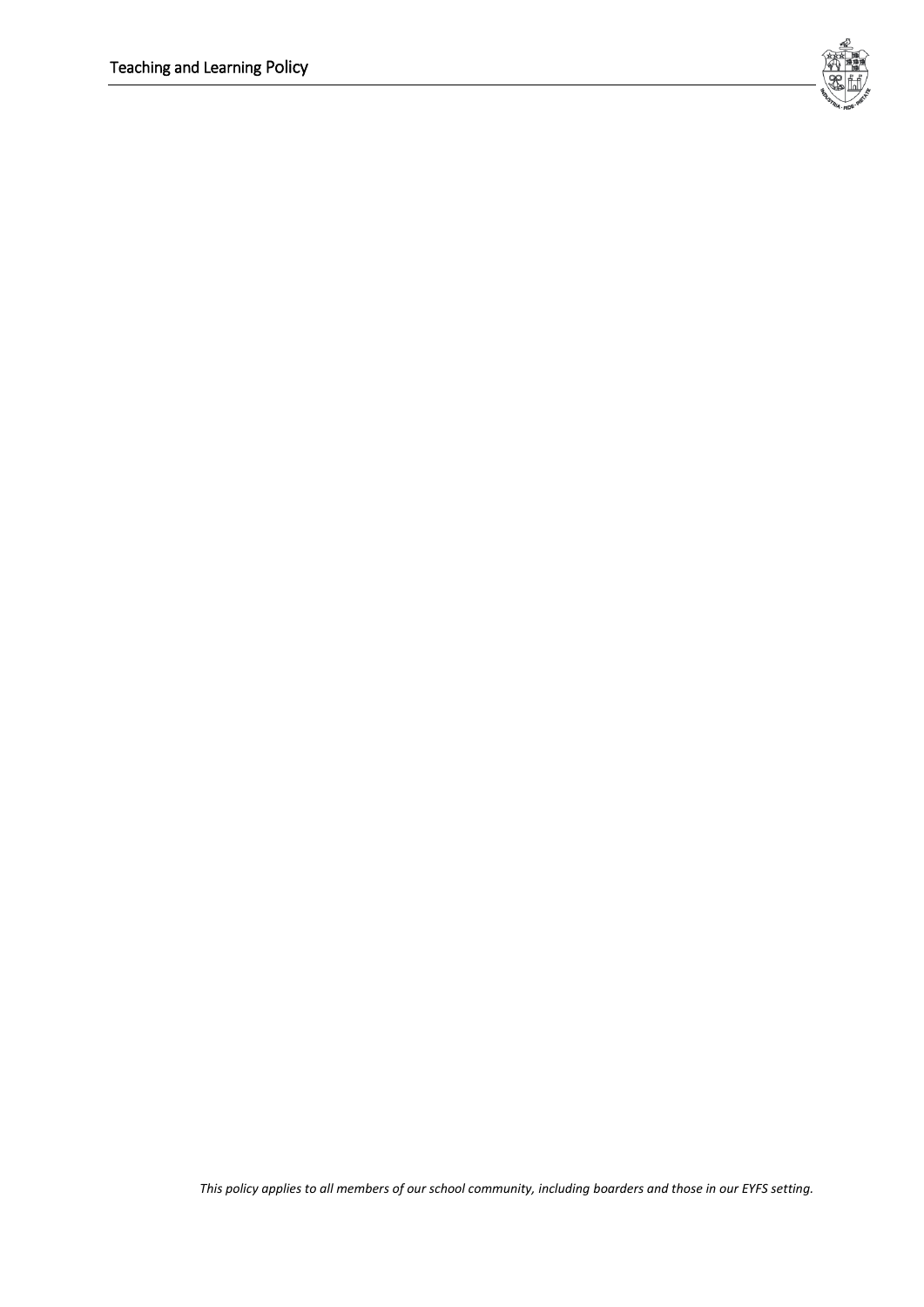| $\ddot{\pm}$                                                                                                            |                                                                                    |                                                                                                                                                                                                                                               |                      | Lesson Observation Guide                                                                                                                                                                                                                                                                  |               |                                                                                                                                                                                      |                                                                                                                                                                                                                                                                                                                                                                                                                                                                                               |                                                                                                                                                                                                                                                                                                                                                                                                                                                                                                                                                                                                                                                         |
|-------------------------------------------------------------------------------------------------------------------------|------------------------------------------------------------------------------------|-----------------------------------------------------------------------------------------------------------------------------------------------------------------------------------------------------------------------------------------------|----------------------|-------------------------------------------------------------------------------------------------------------------------------------------------------------------------------------------------------------------------------------------------------------------------------------------|---------------|--------------------------------------------------------------------------------------------------------------------------------------------------------------------------------------|-----------------------------------------------------------------------------------------------------------------------------------------------------------------------------------------------------------------------------------------------------------------------------------------------------------------------------------------------------------------------------------------------------------------------------------------------------------------------------------------------|---------------------------------------------------------------------------------------------------------------------------------------------------------------------------------------------------------------------------------------------------------------------------------------------------------------------------------------------------------------------------------------------------------------------------------------------------------------------------------------------------------------------------------------------------------------------------------------------------------------------------------------------------------|
| Lesson Objectives:                                                                                                      |                                                                                    |                                                                                                                                                                                                                                               |                      |                                                                                                                                                                                                                                                                                           |               |                                                                                                                                                                                      |                                                                                                                                                                                                                                                                                                                                                                                                                                                                                               |                                                                                                                                                                                                                                                                                                                                                                                                                                                                                                                                                                                                                                                         |
| <b>Teacher:</b>                                                                                                         |                                                                                    |                                                                                                                                                                                                                                               |                      | Date:                                                                                                                                                                                                                                                                                     | Year & Class: |                                                                                                                                                                                      | <b>Subject:</b>                                                                                                                                                                                                                                                                                                                                                                                                                                                                               |                                                                                                                                                                                                                                                                                                                                                                                                                                                                                                                                                                                                                                                         |
| <b>Observer:</b>                                                                                                        | SFB                                                                                | AST Other<br>51<br>CL/SL                                                                                                                                                                                                                      |                      | Period:                                                                                                                                                                                                                                                                                   | Set/Group:    |                                                                                                                                                                                      | Length of Observation:                                                                                                                                                                                                                                                                                                                                                                                                                                                                        |                                                                                                                                                                                                                                                                                                                                                                                                                                                                                                                                                                                                                                                         |
| observation purpose:                                                                                                    | Please circle: Appraisal                                                           |                                                                                                                                                                                                                                               |                      | / CPD / Interview / NQT training / Other:                                                                                                                                                                                                                                                 |               |                                                                                                                                                                                      |                                                                                                                                                                                                                                                                                                                                                                                                                                                                                               |                                                                                                                                                                                                                                                                                                                                                                                                                                                                                                                                                                                                                                                         |
| Seating Plan provided?                                                                                                  |                                                                                    |                                                                                                                                                                                                                                               | Class data provided? |                                                                                                                                                                                                                                                                                           |               |                                                                                                                                                                                      | Target from last observation?                                                                                                                                                                                                                                                                                                                                                                                                                                                                 |                                                                                                                                                                                                                                                                                                                                                                                                                                                                                                                                                                                                                                                         |
| Focus Areas                                                                                                             | UNSATISFACTORY (4)                                                                 |                                                                                                                                                                                                                                               |                      | SOUND (3)                                                                                                                                                                                                                                                                                 |               | 500D(2)                                                                                                                                                                              |                                                                                                                                                                                                                                                                                                                                                                                                                                                                                               | OUTSTANDING (1)                                                                                                                                                                                                                                                                                                                                                                                                                                                                                                                                                                                                                                         |
| Subject Knowledge,<br>Use of Assessment.<br>Teacher Standard 6<br>Teacher Standard 3                                    | learning or understanding.<br>feedback is not effective.<br>pupils improve.        | likely to be inadequate where any of these apply<br>. Assessment of learners' work is poor and oral<br>. Assessment takes too little account of pupils<br>· Assessment is not used effectively to help<br>. Weak knowledge of the curriculum. | □                    | · Assessment is present, but may lack riggur, and<br>learners understand course requirements but<br>• The teacher knows the subject and most<br>a lack of challenge.<br>· Is not yet good.<br>lacks accuracy.<br>This can include:                                                        | □             | are timely and appropriate.<br>how to improve.<br>knowledge.<br>relevant.                                                                                                            | · Assessment is challenging: matches most pupils<br>□<br>· Detailed oral/written feedback is provided so<br>needs; enthuse & motivate: changes to tasks<br>learners know how well they have done and<br>targets to improve. This is usually timely or<br>themselves against clear criteria and to set<br>. Assessment of prior skills knowledge and<br>. Learners are guided to assess their work<br>· Teachers have well-developed subject<br>understanding is careful and accurate.         | □<br>· Learners are confident and critical in assessing<br>reading/responding to feedback and acting on<br>through effective questioning throughout the<br>· Systems are in place to involve all students in<br>Prior learning is assessed systematically &<br>· Understanding is checked systematically<br>Excellent subject knowledge with cross-<br>their own and others' work, and to set<br>meaningful targets for improvement.<br>lesson, anticipating interventions.<br>curricular references<br>accurately<br>them.                                                                                                                             |
| What Evidence?                                                                                                          |                                                                                    |                                                                                                                                                                                                                                               |                      |                                                                                                                                                                                                                                                                                           |               |                                                                                                                                                                                      |                                                                                                                                                                                                                                                                                                                                                                                                                                                                                               |                                                                                                                                                                                                                                                                                                                                                                                                                                                                                                                                                                                                                                                         |
| and numeracy development)<br>differentiation, AL, literacy<br>Teacher Standard 4, 5 & 8<br>(Use of support,<br>Teaching | matched to the needs of pupils.<br>maths, as well as they should.<br>no direction. | · Pupils cannot communicate, read, write or use<br>. TAs not involved in the lesson & given little or<br>· Teacher expectations are not high enough.<br>· Learning activities are not sufficiently well                                       | □                    | . TAs are not well deployed in all aspects of the<br>· Teaching literacy, numeracy and other skills<br>individual pupil needs and do not provide<br>· Teaching strategies do not usually meet<br>may be inconsistent.<br>· Is not yet good.<br>This can include:<br>challenge.<br>lesson. | $\Box$        | · Teaching consistently deepens pupils'<br>them to develop a range of skills.<br>and support are appropriate<br>· Expectations are high.<br>improve learning.<br>are promoted.<br>gi | · Teacher listens astutely, observes carefully and<br>□<br>· Astute planning is effective and interventions<br>lessons, misconceptions are generally picked<br>. Literacy and numeracy skills and other skills<br>needs: enthuse & motivate them; effective<br>strategies used. Work is monitored during<br>. TAs are well deployed to support learning.<br>knowledge and understanding and allows<br>· Tasks are challenging: match most pupils<br>questions skillfully to reshape tasks and | · TAs involved in planning. Good communication<br>□<br>All learners are enthusiastic and keen to move<br>. Teaching of literacy, numeracy and other skills<br>· Lessons are well judged and often imaginative<br>understanding and teases out misconceptions.<br>are exceptional; every opportunity is taken to<br>. Intervention and support are appropriate and<br>· Tasks are challenging/match gugils needs<br>between teacher and TA is evident.<br>· Expectations are consistently high.<br>· Expert use of questioning probes<br>develop, skills in other subjects.<br>teaching strategies are used.<br>have notable impact.<br>accurately.<br>έ |
| <b>What Evidence?</b>                                                                                                   |                                                                                    |                                                                                                                                                                                                                                               |                      |                                                                                                                                                                                                                                                                                           |               |                                                                                                                                                                                      |                                                                                                                                                                                                                                                                                                                                                                                                                                                                                               |                                                                                                                                                                                                                                                                                                                                                                                                                                                                                                                                                                                                                                                         |
|                                                                                                                         |                                                                                    |                                                                                                                                                                                                                                               |                      |                                                                                                                                                                                                                                                                                           |               |                                                                                                                                                                                      |                                                                                                                                                                                                                                                                                                                                                                                                                                                                                               |                                                                                                                                                                                                                                                                                                                                                                                                                                                                                                                                                                                                                                                         |

# **Appendix 2 – College Lesson Observation Proforma Page 1**

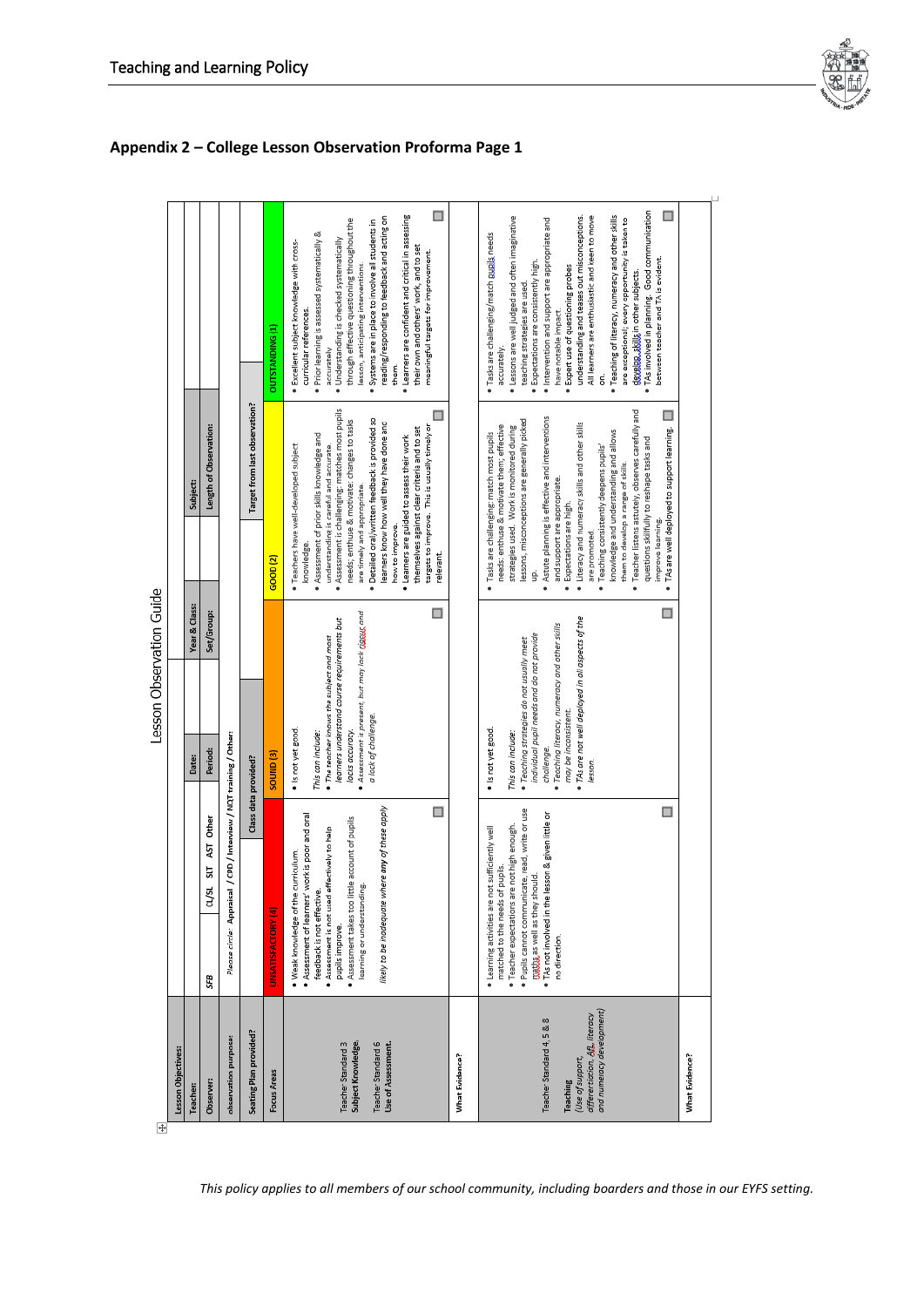| Learning and Progress<br>(Engagement, interest,<br>mativation, resilience)<br>Teacher Standard 2              | Learners are not involved and frequently off<br>Teaching fails to excite, enthuse, engage or<br>motivate particular groups (in SEN/D) of<br>Pupils or groups of pupils are making<br>Students are passive<br>inadequate progress<br>pupils.<br>task. | · Students lack engagement and mativation<br>· Progress is not in line with that made by<br>similar students nationally from similar<br>to complete work well.<br>· Is not yet good.<br>starting points.<br>This can include: | Most students are enthused and motivated to<br>Most pupils, including groups and pupils with<br>SEN/D, achieve well across the curriculum.<br>Pupils learn well across the curriculum.<br>Pupils' are resilient, confident and<br>independent<br>participate.                                                                          | □<br>All pupils make rapid and sustained progress.<br>Pupils show high levels of enthusiasm,<br>interest, resilience, confidence and<br>Pupils learn exceptionally well.<br>engagement                                                                                                                                                                                                                                                                                |
|---------------------------------------------------------------------------------------------------------------|------------------------------------------------------------------------------------------------------------------------------------------------------------------------------------------------------------------------------------------------------|-------------------------------------------------------------------------------------------------------------------------------------------------------------------------------------------------------------------------------|----------------------------------------------------------------------------------------------------------------------------------------------------------------------------------------------------------------------------------------------------------------------------------------------------------------------------------------|-----------------------------------------------------------------------------------------------------------------------------------------------------------------------------------------------------------------------------------------------------------------------------------------------------------------------------------------------------------------------------------------------------------------------------------------------------------------------|
| <b>What Evidence?</b>                                                                                         |                                                                                                                                                                                                                                                      |                                                                                                                                                                                                                               |                                                                                                                                                                                                                                                                                                                                        |                                                                                                                                                                                                                                                                                                                                                                                                                                                                       |
| Teacher Standard 4<br>Homework                                                                                | □<br>No homework is set to extend the learners.<br>SRRSCOUDILY to develop.                                                                                                                                                                           | □<br>· Inappropriate homework is set. It does not<br>contribute reasonably well to learning,<br>including SEN/D pupils.<br>· Is not yet good.<br>This can include:                                                            | □<br>contributes well to pupils' learning, including<br>Appropriate and regular homework<br>SEN/D pupils.                                                                                                                                                                                                                              | □<br>contributes very well to pupils' learning.<br>Appropriate and regular homework                                                                                                                                                                                                                                                                                                                                                                                   |
| <b>What Evidence?</b>                                                                                         |                                                                                                                                                                                                                                                      |                                                                                                                                                                                                                               |                                                                                                                                                                                                                                                                                                                                        |                                                                                                                                                                                                                                                                                                                                                                                                                                                                       |
| (strategies for managing<br>Teacher Standard 1 & 7<br>Attitudes to Learning.<br>pupils behaviour<br>Behaviour | □<br>low-level disruption contribute more than<br>Pupils' lack of engagement and persistent<br>occasionally to reduced learning and/or a<br>disorderly classroom environment.                                                                        | □<br>but occasional low-level disruption may occur.<br>· Major disruption to learning is uncommon,<br>· Pupils do not always respond promptly to<br>teachers' direction.<br>· Is not yet good<br>This can include:            | Behaviour management strategies are applied<br>behaviour systems and work cooperatively<br>Pupils are typically considerate, respectful<br>Pupils respond very well to the teacher's<br>and courteous; they consistently meet<br>Low level disruption is uncommon<br>teacher's expectations.<br>consistently well.<br>with each other. | make a strong contribution to an exceptionally<br>others learn and thrive in an atmosphere of<br>approach to behaviour management, which<br>Pupils' attitudes to learning are exemplary.<br>There is a systematic, consistently applied<br>Very high level of engagement, courtesy,<br>Pupils 'make every effort' to ensure that<br>Lesson proceeds without interruption.<br>collaboration and cooperation.<br>positive climate for learning.<br>respect and dignity. |
| What Evidence?                                                                                                |                                                                                                                                                                                                                                                      |                                                                                                                                                                                                                               |                                                                                                                                                                                                                                                                                                                                        |                                                                                                                                                                                                                                                                                                                                                                                                                                                                       |
|                                                                                                               |                                                                                                                                                                                                                                                      |                                                                                                                                                                                                                               |                                                                                                                                                                                                                                                                                                                                        |                                                                                                                                                                                                                                                                                                                                                                                                                                                                       |
| questions from observer<br>Additional comments or                                                             |                                                                                                                                                                                                                                                      |                                                                                                                                                                                                                               |                                                                                                                                                                                                                                                                                                                                        |                                                                                                                                                                                                                                                                                                                                                                                                                                                                       |
| Reflections from teacher<br>during feedback                                                                   |                                                                                                                                                                                                                                                      |                                                                                                                                                                                                                               |                                                                                                                                                                                                                                                                                                                                        |                                                                                                                                                                                                                                                                                                                                                                                                                                                                       |

# **Appendix 2 – College Lesson Observation Proforma Page 2**



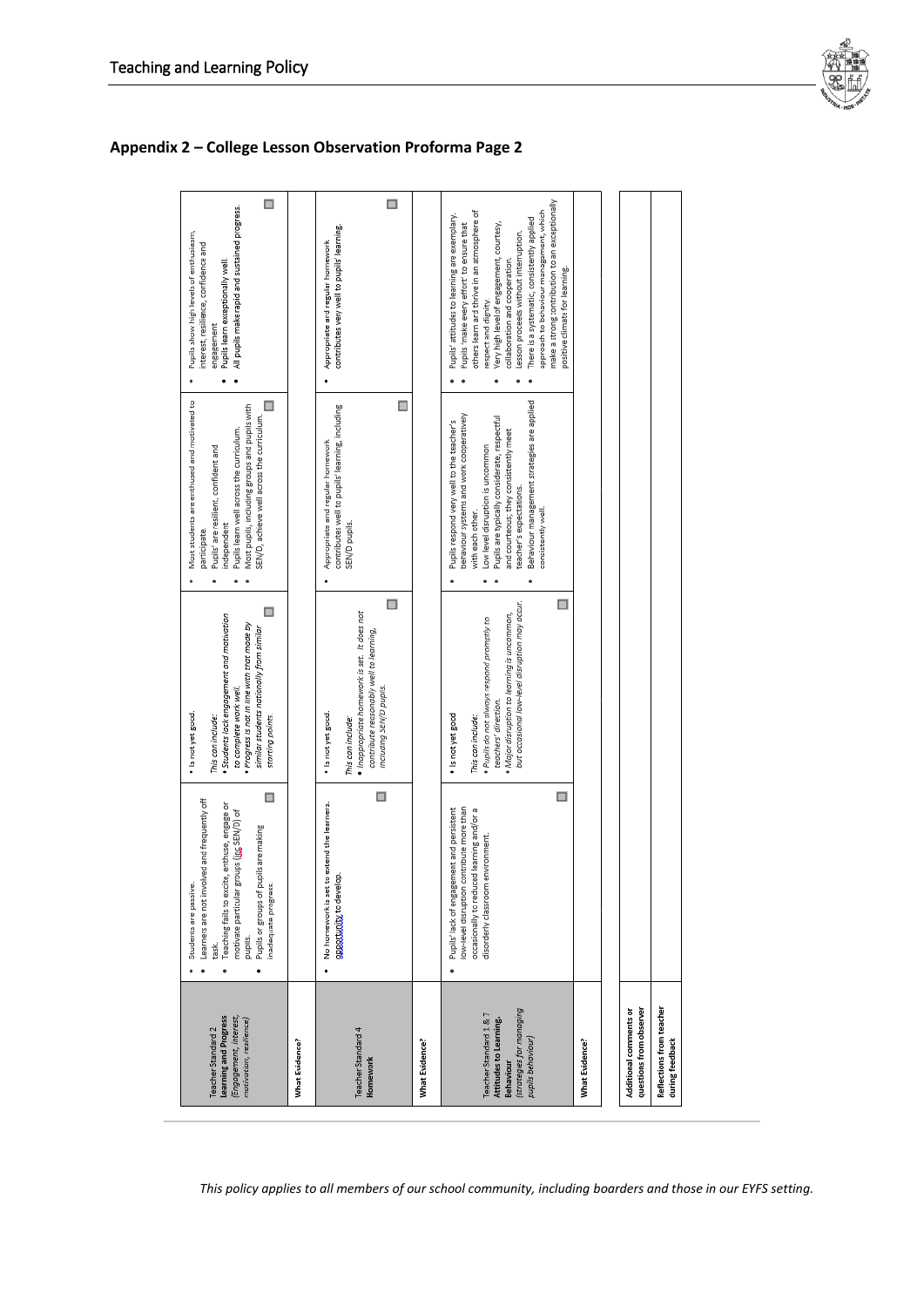

#### **Appendix 3 – College Work Scrutiny Proforma Page 1**

Harrogate Ladies' College **Work Scrutiny** 

| Sources of evidence: |  |  |
|----------------------|--|--|
| Subject:             |  |  |
| Year:                |  |  |
| Teacher:             |  |  |
|                      |  |  |

**Assessing our marking and its impact:** Add brief comments on the supporting evidence outcomes for pupils. Identify areas of strength and opportunities for development. Assessing our marking and its impact: Add brief comments on the supporting evidence derived from

| <b>Focus</b>                                               | <b>Comments</b> |
|------------------------------------------------------------|-----------------|
| Enabling good progress as seen in pupils' skills,          | Strengths:      |
| knowledge and understanding. Pupils show                   |                 |
| improvement/ability to tackle increasingly                 | Opportunities:  |
| complex work                                               |                 |
| Fostering self-motivation as seen in pupils'               |                 |
|                                                            |                 |
| application, perseverance, presentation                    |                 |
|                                                            |                 |
| Fostering application of intellectual, physical            |                 |
| and/or creative effort                                     |                 |
|                                                            |                 |
|                                                            |                 |
|                                                            |                 |
| Fostering interest as seen in pupils engagement            |                 |
| to complete tasks to a high standard and volume<br>of work |                 |
|                                                            |                 |
| Fostering independence as seen in high quality             |                 |
| prep / other independent work                              |                 |
|                                                            |                 |
|                                                            |                 |
| Well-planned lessons as seen in the                        |                 |
| development of pupils' skills, opportunities to            |                 |
| learn and consolidate                                      |                 |
|                                                            |                 |
| Understanding pupils' needs as seen in progress            |                 |
| of SEND, EAL AGT                                           |                 |
|                                                            |                 |
|                                                            |                 |
| Assessment of pupils' work as seen in marking              |                 |
| helping pupils to understand how to improve                |                 |
|                                                            |                 |
|                                                            |                 |
| Pupils acting upon feedback provided as seen in            |                 |
| responses to questions / tasks / comments in               |                 |
| teacher marking or application of feedback in              |                 |
| following lesson                                           |                 |
| Spelling, punctuation and grammar marking                  |                 |
| evident and pupil responses to these                       |                 |
|                                                            |                 |
|                                                            |                 |
| Marking supports FBV and SMSC opportunities                |                 |
|                                                            |                 |
|                                                            |                 |
|                                                            |                 |
|                                                            |                 |